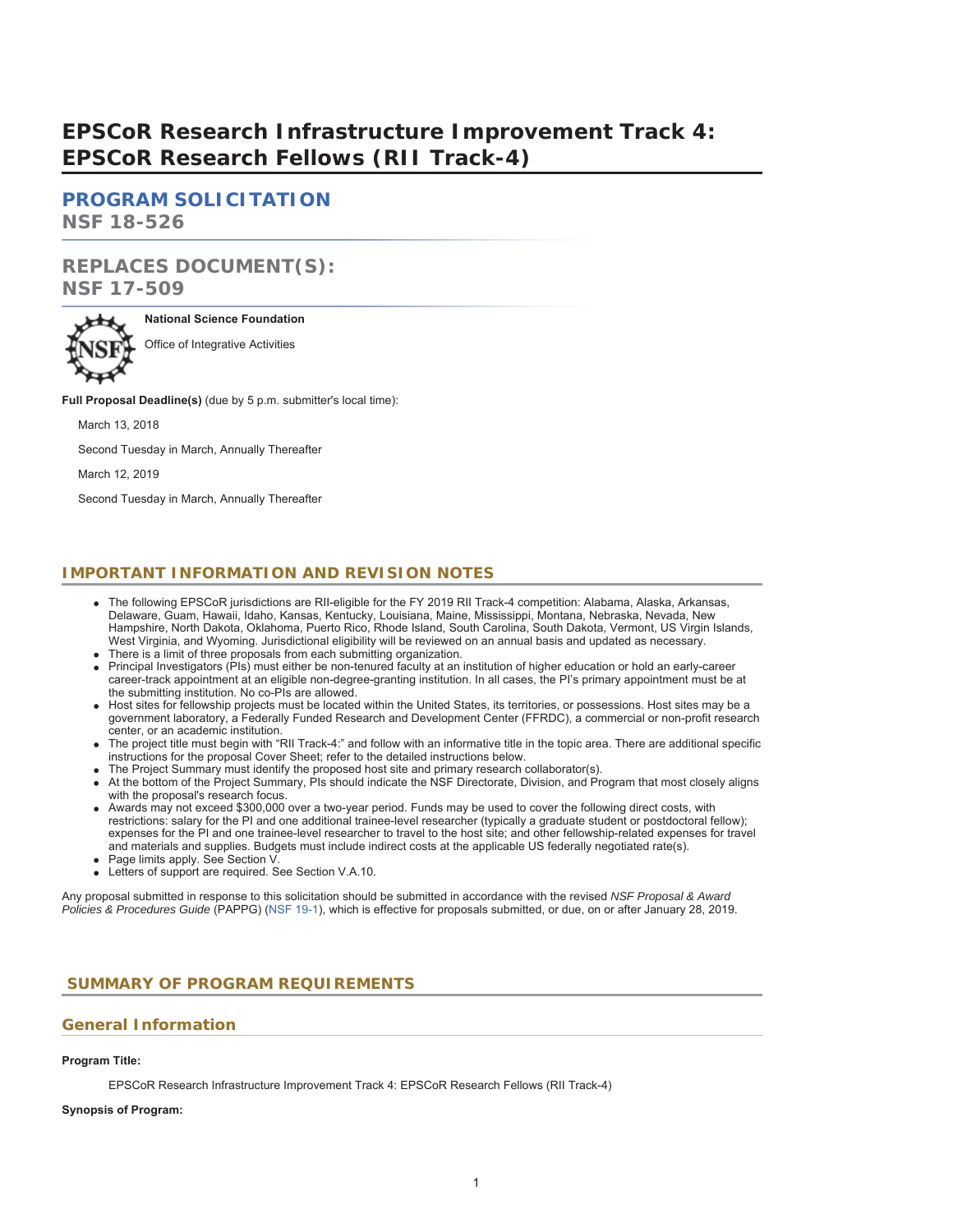The Established Program to Stimulate Competitive Research (EPSCoR) is designed to fulfill the mandate of the National Science Foundation (NSF) to promote scientific progress nationwide. A jurisdiction is eligible to participate in EPSCoR programs if its level of NSF research support is equal to or less than 0.75 percent of the total NSF research and related activities budget for the most recent three-year period (FY 2018 Eligibility Table). Through this program, NSF establishes partnerships with government, higher education, and industry that are designed to effect sustainable improvements in a jurisdiction's research infrastructure, Research and Development (R&D) capacity, and hence, its R&D competitiveness.

RII Track-4 provides opportunities for non-tenured investigators to further develop their individual research potential through extended collaborative visits to the nation's premier private, governmental, or academic research centers. During these visits, the EPSCoR Research Fellows will be able to learn new techniques, develop new collaborations or advance existing partnerships, benefit from access to unique equipment and facilities, and/or shift their research toward potentially transformative new directions. The experiences gained through the fellowships are intended to have lasting impacts that will enhance the Fellows' research trajectories well beyond the award period. These benefits to the Fellows are also expected to in turn improve the research capacity of their institutions and jurisdictions more broadly. Those submitting proposals must either hold a non-tenured faculty appointment at an institution of higher education or an early-career career-track appointment at an eligible non-degree-granting institution.

#### **Cognizant Program Officer(s):**

*Please note that the following information is current at the time of publishing. See program website for any updates to the points of contact.*

- Timothy M. VanReken, telephone: (703) 292-7378, email: tvanreke@nsf.gov
- JD Swanson, telephone: (703) 292-2898, email: jswanson@nsf.gov
- Jeanne Small, telephone: (703) 292-8623, email: jsmall@nsf.gov
- Uma D. Venkateswaran, telephone: (703) 292-7732, email: uvenkate@nsf.gov
- Chinonye Whitley, telephone: (703) 292-8458, email: cwhitley@nsf.gov

### **Applicable Catalog of Federal Domestic Assistance (CFDA) Number(s):**

- 47.041 --- Engineering
- 47.049 --- Mathematical and Physical Sciences
- $\bullet$  47.050 --- Geosciences
- 47.070 --- Computer and Information Science and Engineering
- 47.074 --- Biological Sciences
- 47.075 --- Social Behavioral and Economic Sciences
- 47.076 --- Education and Human Resources
- 47.079 --- Office of International Science and Engineering
- 47.083 --- Office of Integrative Activities (OIA)

# **Award Information**

#### **Anticipated Type of Award:** Standard Grant

### **Estimated Number of Awards:** 20

### **Anticipated Funding Amount:** \$6,000,000

Estimated program budget, number of awards and average award size/duration are subject to the quality of proposals and availability of funds.

### **Eligibility Information**

#### **Who May Submit Proposals:**

Proposals may only be submitted by the following:

The following EPSCoR jurisdictions are RII-eligible for the FY 2019 RII Track-4 competition: Alabama, Alaska, Arkansas, Delaware, Guam, Hawaii, Idaho, Kansas, Kentucky, Louisiana, Maine, Mississippi, Montana, Nebraska, Nevada, New Hampshire, North Dakota, Oklahoma, Puerto Rico, Rhode Island, South Carolina, South Dakota, Vermont, US Virgin Islands, West Virginia, and Wyoming. Jurisdictional eligibility will be reviewed on an annual basis and updated as necessary.

Proposals may only be submitted by organizations located in RII-eligible jurisdictions, as follows:

- Institutions of higher education (Ph.D.-granting and non-Ph.D.-granting), acting on behalf of their faculty members, that are accredited in and have a campus in the United States, its territories or possessions. Distinct academic campuses (e.g., that award their own degrees, have independent administrative structures, admissions policies, alumni associations, etc.) within multi-campus systems qualify as separate submission-eligible institutions.
- Not-for-profit, non-degree-granting domestic U.S. organizations, acting on behalf of their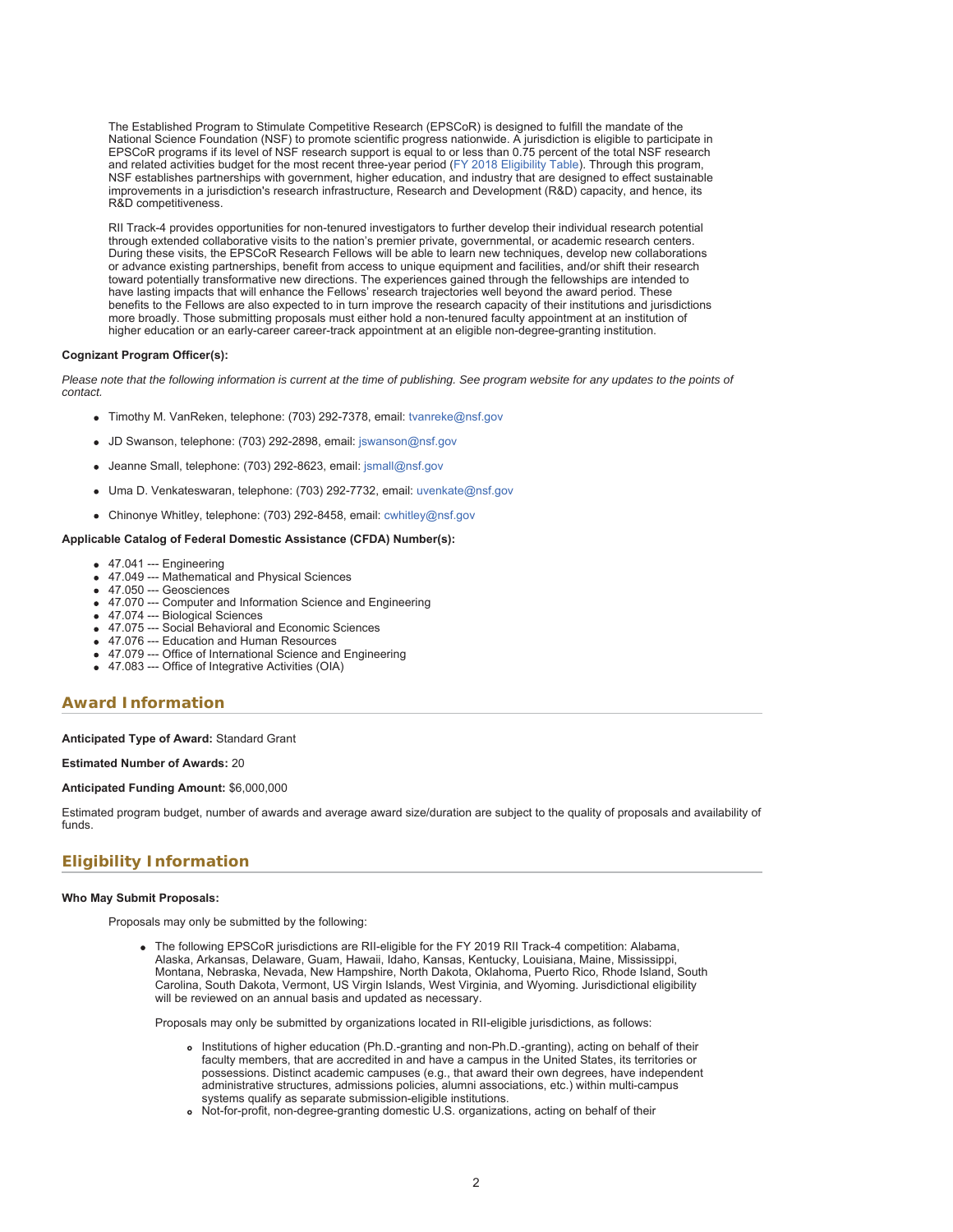employees, that include (but are not limited to) independent museums and science centers, observatories, research laboratories, professional societies, and similar organizations that are directly associated with the Nation's research or educational activities. These organizations must have an independent, permanent administrative organization (e.g., an Office of Sponsored Projects) located in the United States, its territories or possessions, and have 501(c)(3) tax status.

### **Who May Serve as PI:**

- PIs of proposed RII Track-4 projects must have their primary appointment with the submitting institution, and have their primary work location within the relevant EPSCoR jurisdiction.
- PIs employed by degree-granting institutions of higher education must hold a non-tenured faculty appointment. This may be in the form of a pre-tenure tenure-track position or a long-term non-tenure-track position. Persons holding non-faculty research staff positions or transitional (< 3 years) fixed-term postdoctoral appointments are not eligible.
- PIs employed by non-degree-granting organizations must hold an early-career career-track appointment where independent research is a major component of their work duties. Persons holding transitional (< 3 years) fixed-term postdoctoral appointments or research support positions are not eligible.
- Only single-PI proposals will be considered. No co-PIs should be included on the proposal.
- No PI who has received an award in any previous RII Track-4 competition may submit a proposal under this solicitation.

### **Limit on Number of Proposals per Organization:** 3

Only three RII Track-4 proposals may be submitted in response to this solicitation by any single organization in a RIIeligible jurisdiction. If more than three proposals are received from any single institution for the RII Track-4 competition, all proposals from that institution are subject to Return Without Review.

### **Limit on Number of Proposals per PI or Co-PI:** 1

An investigator may serve as PI on only one proposal submitted in response to this solicitation.

# **Proposal Preparation and Submission Instructions**

### **A. Proposal Preparation Instructions**

- **Letters of Intent:** Not required
- **Preliminary Proposal Submission:** Not required
- **Full Proposals:**
	- Full Proposals submitted via FastLane: *NSF Proposal and Award Policies and Procedures Guide* (PAPPG) guidelines apply. The complete text of the PAPPG is available electronically on the NSF website at: https://www.nsf.gov/publications/pub\_summ.jsp?ods\_key=pappg.
	- Full Proposals submitted via Research.gov: *NSF Proposal and Award Policies and Procedures Guide* (PAPPG) guidelines apply. The complete text of the PAPPG is available electronically on the NSF website at: https://www.nsf.gov/publications/pub\_summ.jsp?ods\_key=pappg.
	- Full Proposals submitted via Grants.gov: *NSF Grants.gov Application Guide: A Guide for the Preparation and Submission of NSF Applications via Grants.gov* guidelines apply (Note: The *NSF Grants.gov Application Guide* is available on the Grants.gov website and on the NSF website at: https://www.nsf.gov/publications/pub\_summ.jsp? ods\_key=grantsgovguide).

### **B. Budgetary Information**

**Cost Sharing Requirements:**

Inclusion of voluntary committed cost sharing is prohibited.

### **Indirect Cost (F&A) Limitations:**

Not Applicable

**Other Budgetary Limitations:**

Other budgetary limitations apply. Please see the full text of this solicitation for further information.

### **C. Due Dates**

**Full Proposal Deadline(s)** (due by 5 p.m. submitter's local time):

March 13, 2018

Second Tuesday in March, Annually Thereafter

March 12, 2019

Second Tuesday in March, Annually Thereafter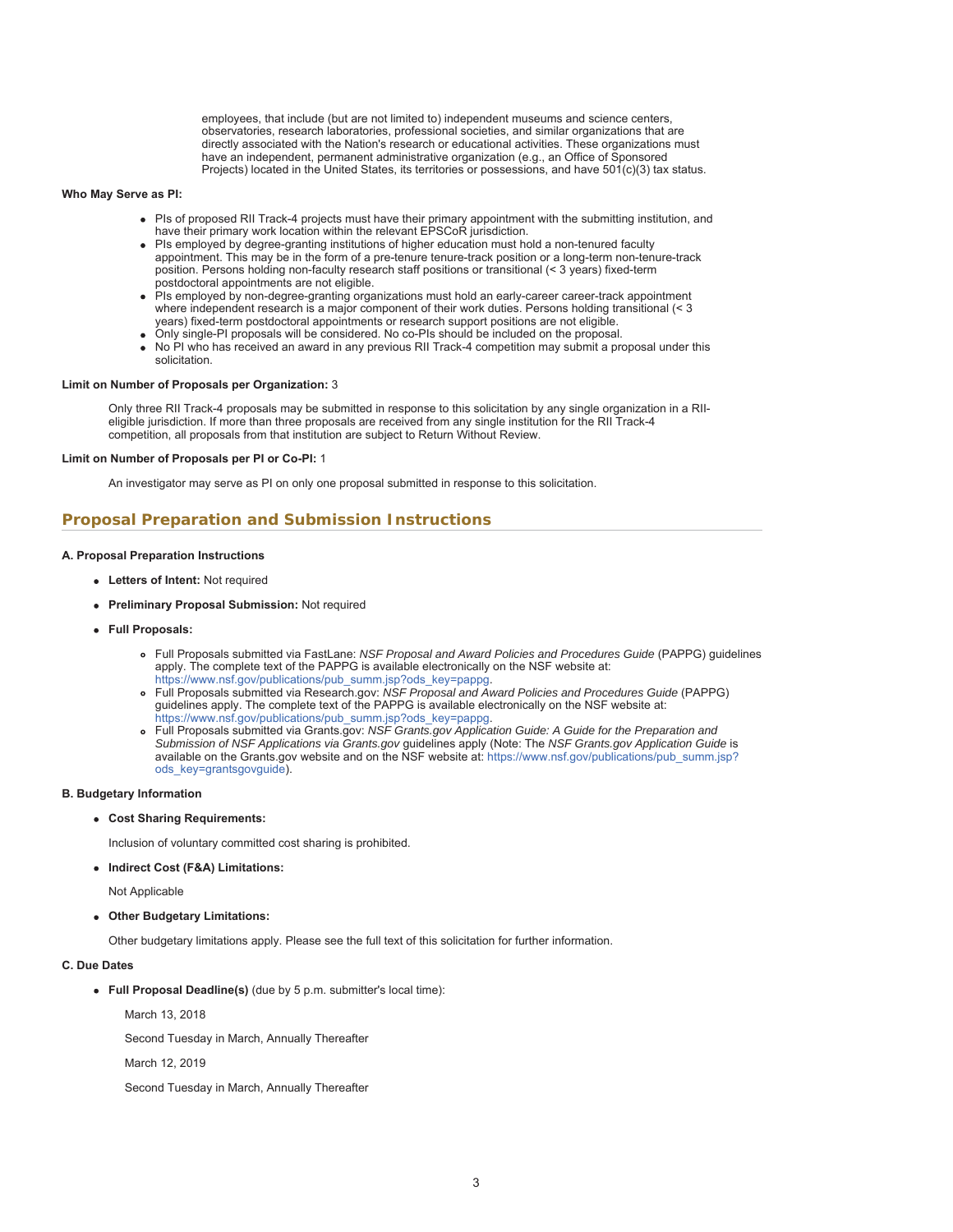# **Proposal Review Information Criteria**

#### **Merit Review Criteria:**

National Science Board approved criteria. Additional merit review considerations apply. Please see the full text of this solicitation for further information.

# **Award Administration Information**

### **Award Conditions:**

Standard NSF award conditions apply.

#### **Reporting Requirements:**

Standard NSF reporting requirements apply.

# **TABLE OF CONTENTS**

### **Summary of Program Requirements**

- I. **Introduction**
- II. **Program Description**
- III. **Award Information**
- IV. **Eligibility Information**

#### V. **Proposal Preparation and Submission Instructions**

- A. Proposal Preparation Instructions
- B. Budgetary Information
- C. Due Dates
- D. FastLane/Research.gov/Grants.gov Requirements

### VI. **NSF Proposal Processing and Review Procedures**

- A. Merit Review Principles and Criteria
- B. Review and Selection Process

### VII. **Award Administration Information**

- A. Notification of the Award
- B. Award Conditions C. Reporting Requirements
- VIII. **Agency Contacts**
- IX. **Other Information**

### **I. INTRODUCTION**

#### **A. EPSCoR Mission and Goals**

The mission of EPSCoR is to assist the National Science Foundation in its statutory function "to strengthen research and education in science and engineering throughout the United States and to avoid undue concentration of such research and education." EPSCoR goals are to:

- Catalyze the development of research capabilities and the creation of new knowledge that expands jurisdictions' contributions to scientific discovery, innovation, learning, and knowledge-based prosperity;
- Establish sustainable Science, Technology, Engineering, and Mathematics (STEM) education, training, and professional development pathways that advance jurisdiction-identified research areas and workforce development;
- Broaden direct participation of demographically diverse individuals, institutions, and organizations in the project's science and engineering research and education initiatives;
- Effect sustainable engagement of project participants and partners, the jurisdictions, the national research community, and the general public through data-sharing, communication, outreach, and dissemination; and
- Impact research, education, and economic development beyond the project at academic, government, and private sector levels.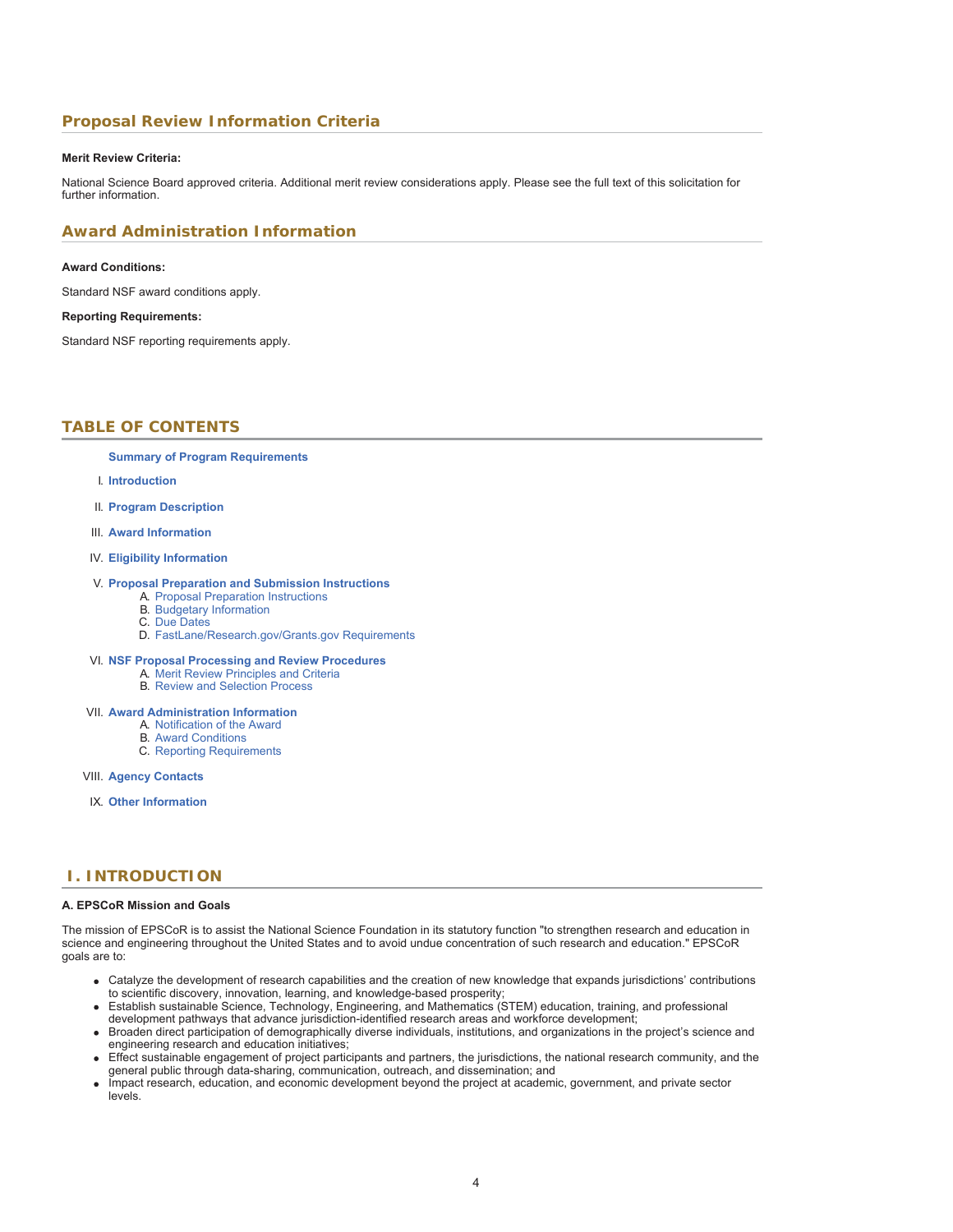#### **B. Criteria for Eligibility to Participate in the Research Infrastructure Improvement, Track 4: EPSCoR Research Fellows (RII Track-4)**

The following EPSCoR jurisdictions are RII-eligible for the FY 2019 RII Track-4 competition: Alabama, Alaska, Arkansas, Delaware, Guam, Hawaii, Idaho, Kansas, Kentucky, Louisiana, Maine, Mississippi, Montana, Nebraska, Nevada, New Hampshire, North Dakota, Oklahoma, Puerto Rico, Rhode Island, South Carolina, South Dakota, Vermont, US Virgin Islands, West Virginia, and Wyoming. Jurisdictional eligibility will be reviewed on an annual basis and updated as necessary.

Persons who hold non-tenured faculty positions at institutions of higher education within EPSCoR jurisdictions may participate in RII Track-4. It is anticipated that most proposals will be submitted by PIs who hold tenure-track appointments but have not yet received tenure as of the proposal deadline date. However, faculty members at degree-granting institutions who hold long-term positions outside of the tenure track are also explicitly eligible for consideration, regardless of their position title or rank. Proposals will also be accepted from employees of eligible non-degree-granting organizations who, as of the proposal deadline date, hold an early-career career-track position that includes a significant independent research component. However, persons who hold transitional (less than three years) fixed-term postdoctoral appointments are not eligible to apply, even if their organizations classify such appointments as 'faculty' for administrative purposes. In all cases, the required Letter of Support from the PI's supervisory administrator should verify the PI's eligibility relative to these criteria. Questions regarding PI eligibility for RII Track-4 should be directed toward the cognizant Program Officers listed above.

### **C. RII Track-4 Program**

Developing the full potential of its science and engineering research workforce is critical to the long-term competitiveness of EPSCoR jurisdictions and the nation overall. To realize this potential, it is often worthwhile for researchers to spend periods of time at other institutions, forming deep collaborative connections that can be sustained for many years throughout their careers. The benefits of such an experience may be particularly valuable to those researchers who are not yet firmly established in their careers.

This Research Infrastructure Improvement, Track 4: EPSCoR Research Fellows (RII Track-4) solicitation provides an opportunity for non-tenured faculty to spend extended periods of time at the nation's premier research facilities. The fellowship period may be used to initiate new collaborative relationships, to expand existing partnerships in ambitious new directions, or to make use of unique equipment not available at the PI's home institution. Successful fellowships will positively impact and potentially transform the recipient's research career trajectory. Any research topic eligible for consideration under NSF's policies will be considered for RII Track-4 support. The fellowship host site may be any academic, governmental, commercial, or non-profit research facility within the United States or its territories.

EPSCoR support of a RII Track-4 activity should not duplicate support from any other available federal, jurisdictional, or institutional resources. The support should contribute to both the PI's research capacity and to the improvement of their institution's scientific competitiveness more broadly.

# **II. PROGRAM DESCRIPTION**

The primary driver for RII Track-4 investments is the desire to increase the competitiveness of EPSCoR-eligible institutions by catalyzing and strengthening the research programs of their talented non-tenured faculty. Over the long term, RII Track-4 investments are expected to result in sustained improvements in the individual research competitiveness of its awardees, and to stimulate broader improvements to the research capacity of the awardees' institutions and jurisdictions. Proposals must demonstrate in a compelling way that each of these goals will be met.

RII Track-4 awards will provide support for Principal Investigators (PIs) to spend extended periods of time at premier research facilities within the United States and its territories (the "host site"). Up to six total months of salary support will be provided to the PI, corresponding to the time spent on her/his fellowship visit(s). In addition, each award will provide support for the PI to travel to the host site, including both transportation and living expenses for the duration of the fellowship visit. Up to six total months of salary support and travel expenses may also be requested for one additional trainee-level researcher – typically a graduate student or postdoctoral member of the PI's group – to work with the PI to complete the planned activities at the host site. A small amount of additional support will be allowed to cover other travel and direct costs that are specifically associated with the fellowship project (*e.g.*, purchasing supplies, shipping equipment, publication costs, etc.).

Successful RII Track-4 proposals will present exciting, vibrant fellowship ideas that will positively impact and potentially transform the PI's individual career trajectory. Fellowships are also expected to more broadly impact the PI's research field, institution, and jurisdiction. Proposals may focus on any area of science or engineering that NSF supports. All proposals should include motivation and context for the work to be conducted, the PI's specific research plans for the fellowship visit, and a discussion of how the benefits gained from the fellowship will be sustained beyond the award period. Note that clear specifications of research goals, expected outcomes, and a project timetable are requirements for successful proposals. It is also crucial that the proposals explain clearly how the planned work would specifically benefit from the RII Track-4 fellowship mechanism – identifying what specific opportunities will be made possible *via* the PI's extended visit(s) to the host site.

The most direct benefit of the RII Track-4 fellowship is expected to be to the PI's individual research career trajectory. However, consistent with its programmatic focus on jurisdictional research capacity, NSF EPSCoR expects successful fellowships to also yield secondary benefits to the PI's home institution and jurisdiction. At minimum, improving a PI's individual research capacity will implicitly raise her/his institution's overall capacity. However, it is expected that successful fellowships will include more proactive efforts to leverage the fellowship experience to achieve increased institutional or jurisdictional benefits. PIs are encouraged to present creative approaches for achieving this desired outcome within the overall constraints of the RII Track-4 fellowship mechanism.

Host sites may be academic institutions, government laboratories, Federally Funded Research and Development Centers (FFRDCs), or commercial or non-profit research centers. Host sites must be located within the United States or its territories. Only a single host site may be identified in the proposal – PIs are not allowed to split their fellowship period between two or more host sites. RII Track-4 is intended to provide opportunities for PIs to work at facilities of national prominence that would not otherwise be possible without the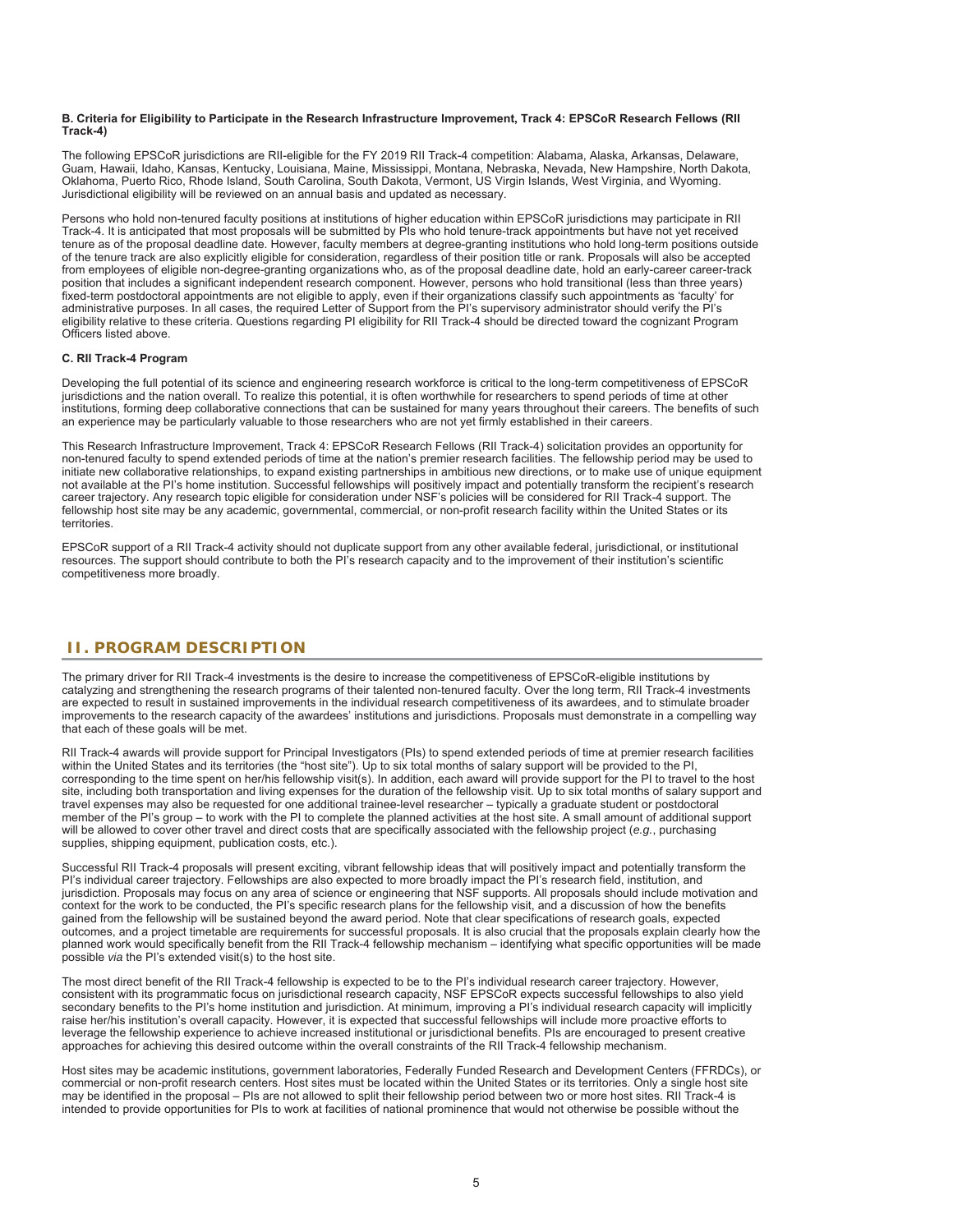Fellowship. For this reason, host sites are generally expected to be outside of the PI's home jurisdiction and located at such a distance from the PI's home institution as to make temporary relocation necessary for the fellowship period. If a PI proposes a host site that does not meet these conditions, she/he is expected to provide a persuasive case for why the RII Track-4 funds are necessary for the proposed work to occur. In all cases, the partnership and support of the host site is critical to the success of the RII Track-4 projects; it is expected that proposals will clearly establish the parameters for this partnership. One or more primary research collaborators should be identified who will work with the PI at the host site to ensure that the goals of the fellowship are met. Proposals must include Letters of Support from the primary research collaborators confirming their understanding of the nature of the fellowship and providing sufficient evidence to demonstrate that the PI will receive the support necessary to complete the proposed activities. An additional Letter of Support is required from an appropriate host site administrator verifying that the PI will be provided with whatever site access is necessary to complete the project as proposed.

Achieving the range of benefits expected for successful RII Track-4 projects depends critically on the PIs' achieving long-term success at her/his home institution, and maintaining the support of the institution in that process. Fundamentally, the fellowship project will require the PI to be away from his/her home institution for extended periods, entailing accommodation and careful management of the PI's other professional duties. With this in mind, it is crucial that the PI of each RII Track-4 proposal discusses his/her fellowship plans with the appropriate administrative supervisors (*i.e.*, the department chair and/or dean) to ensure that the plans are compatible with the institution's short-term needs and that the fellowship will not negatively impact the PI's long-term career trajectory at the home institution. Each RII Track-4 proposal must include a Letter of Support from the PI's administrative supervisor confirming the administrator's support of the PI's plans and particularly to verify that the PI will receive whatever release time is needed from other professional duties to complete the fellowship project as proposed.

Absent exceptional circumstances, it is expected that the award duration for RII Track-4 fellowships will be for 24 months. For planning purposes PIs should assume that the award start date will be approximately nine months after the proposal deadline date. The 24 month award duration is intended to provide flexibility to the PI in how he/she plans the fellowship visit(s) in coordination with other professional responsibilities. The 24-month period is not intended to imply that the scope of work should require two years of effort. Research plans should be consistent with the support requested, and should focus primarily on the activities to be conducted during the fellowship visit(s). The maximum salary and fringe benefit support available through this award is six months each for the PI and one trainee (*i.e.*, six months of support total per person, distributed as needed across the overall project period). Thus, despite the two-year award period, the scope of work proposed should not reflect greater than six months of effort total for the PI and one trainee, with that effort occurring primarily at the host site. Proposals that do not conform to this requirement may be Returned Without Review.

The proposed RII Track-4 activity should not duplicate any other activity supported by federal, jurisdictional, or institutional resources. However, RII Track-4 activities may leverage and build upon existing research infrastructure.

### **Eligible Organizations and Activities**

In all cases, the PIs of proposed EPSCoR RII Track-4 projects must have their primary affiliation with institutions of higher education or not-for-profit, non-degree-granting organizations within eligible EPSCoR jurisdictions. In addition, all activities carried out under an EPSCoR award are subject to the restrictions concerning eligible STEM disciplines and activities detailed in the NSF PAPPG found on the NSF website at https://www.nsf.gov/publications/pub\_summ.jsp?ods\_key=pappg.

# **III. AWARD INFORMATION**

RII Track-4 awards will be made as standard grants. The award amount will not exceed \$300,000 and the project duration will not exceed 24 months. Program budget, number of awards, and average award size/duration are subject to the quality of proposals and availability of funds.

# **IV. ELIGIBILITY INFORMATION**

#### **Who May Submit Proposals:**

Proposals may only be submitted by the following:

The following EPSCoR jurisdictions are RII-eligible for the FY 2019 RII Track-4 competition: Alabama, Alaska, Arkansas, Delaware, Guam, Hawaii, Idaho, Kansas, Kentucky, Louisiana, Maine, Mississippi, Montana, Nebraska, Nevada, New Hampshire, North Dakota, Oklahoma, Puerto Rico, Rhode Island, South Carolina, South Dakota, Vermont, US Virgin Islands, West Virginia, and Wyoming. Jurisdictional eligibility will be reviewed on an annual basis and updated as necessary.

Proposals may only be submitted by organizations located in RII-eligible jurisdictions, as follows:

- Institutions of higher education (Ph.D.-granting and non-Ph.D.-granting), acting on behalf of their faculty members, that are accredited in and have a campus in the United States, its territories or possessions. Distinct academic campuses (e.g., that award their own degrees, have independent administrative structures, admissions policies, alumni associations, etc.) within multi-campus systems qualify as separate submission-eligible institutions.
- Not-for-profit, non-degree-granting domestic U.S. organizations, acting on behalf of their employees, that include (but are not limited to) independent museums and science centers, observatories, research laboratories, professional societies, and similar organizations that are directly associated with the Nation's research or educational activities. These organizations must have an independent, permanent administrative organization (e.g., an Office of Sponsored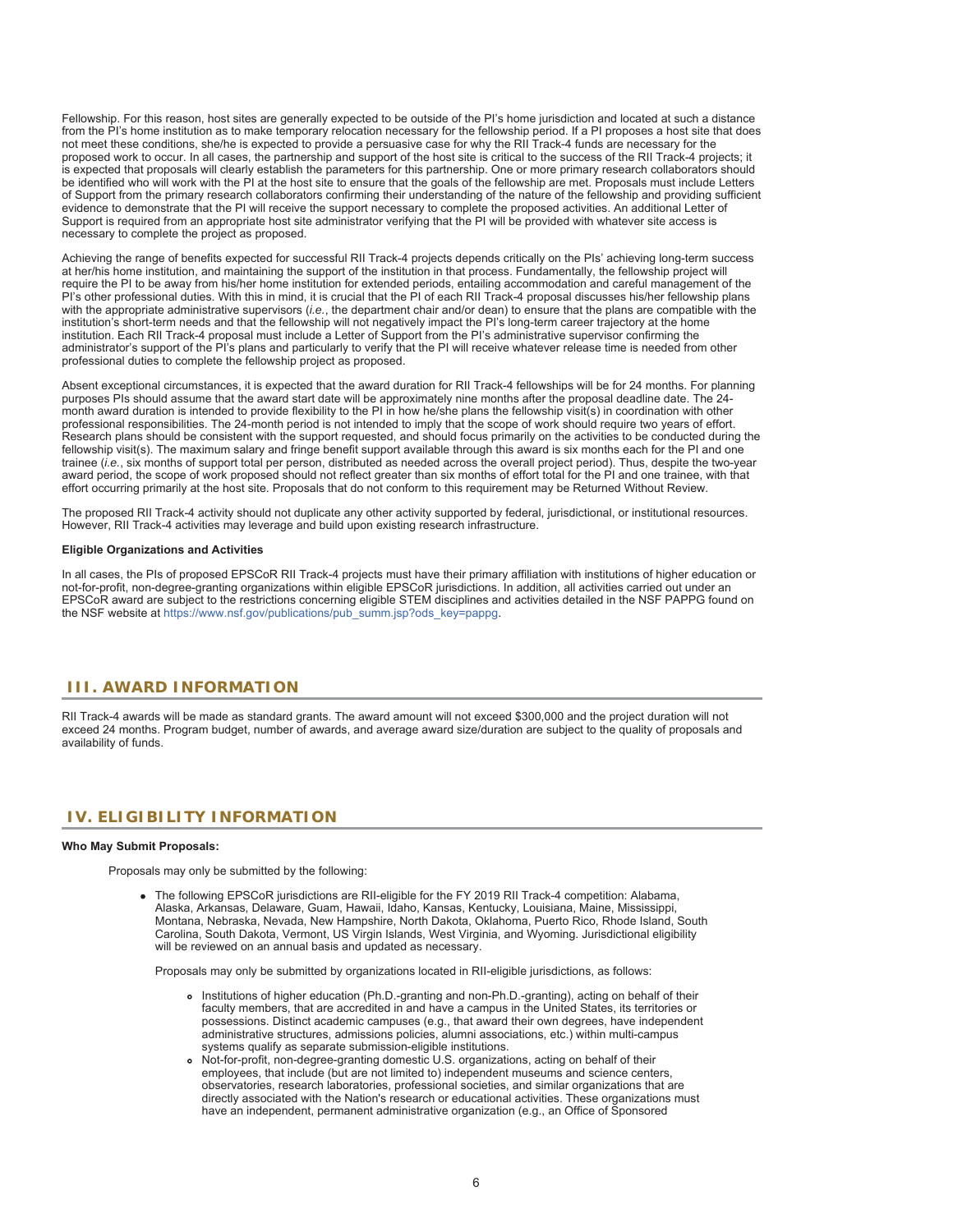Projects) located in the United States, its territories or possessions, and have 501(c)(3) tax status.

#### **Who May Serve as PI:**

- PIs of proposed RII Track-4 projects must have their primary appointment with the submitting institution, and have their primary work location within the relevant EPSCoR jurisdiction.
- PIs employed by degree-granting institutions of higher education must hold a non-tenured faculty appointment. This may be in the form of a pre-tenure tenure-track position or a long-term non-tenure-track position. Persons holding non-faculty research staff positions or transitional (< 3 years) fixed-term postdoctoral appointments are not eligible.
- PIs employed by non-degree-granting organizations must hold an early-career career-track appointment where independent research is a major component of their work duties. Persons holding transitional (< 3 years) fixed-term postdoctoral appointments or research support positions are not eligible.
- Only single-PI proposals will be considered. No co-PIs should be included on the proposal.
- No PI who has received an award in any previous RII Track-4 competition may submit a proposal under this solicitation.

### **Limit on Number of Proposals per Organization:** 3

Only three RII Track-4 proposals may be submitted in response to this solicitation by any single organization in a RIIeligible jurisdiction. If more than three proposals are received from any single institution for the RII Track-4 competition, all proposals from that institution are subject to Return Without Review.

#### **Limit on Number of Proposals per PI or Co-PI:** 1

An investigator may serve as PI on only one proposal submitted in response to this solicitation.

# **V. PROPOSAL PREPARATION AND SUBMISSION INSTRUCTIONS**

# **A. Proposal Preparation Instructions**

**Full Proposal Preparation Instructions**: Proposers may opt to submit proposals in response to this Program Solicitation via FastLane, Research.gov, or Grants.gov.

- Full proposals submitted via FastLane: Proposals submitted in response to this program solicitation should be prepared and submitted in accordance with the general guidelines contained in the *NSF Proposal & Award Policies & Procedures Guide* (PAPPG). The complete text of the PAPPG is available electronically on the NSF website at: https://www.nsf.gov/publications/pub\_summ.jsp?ods\_key=pappg. Paper copies of the PAPPG may be obtained from the NSF Publications Clearinghouse, telephone (703) 292-7827 or by e-mail from nsfpubs@nsf.gov. Proposers are reminded to identify this program solicitation number in the program solicitation block on the NSF Cover Sheet For Proposal to the National Science Foundation. Compliance with this requirement is critical to determining the relevant proposal processing guidelines. Failure to submit this information may delay processing.
- Full Proposals submitted via Research.gov: Proposals submitted in response to this program solicitation should be prepared and submitted in accordance with the general guidelines contained in the NSF Proposal and Award Policies and Procedures Guide (PAPPG). The complete text of the PAPPG is available electronically on the NSF website at: https://www.nsf.gov/publications/pub\_summ.jsp?ods\_key=pappg. Paper copies of the PAPPG may be obtained from the NSF Publications Clearinghouse, telephone (703) 292-7827 or by e-mail from nsfpubs@nsf.gov. The Prepare New Proposal setup will prompt you for the program solicitation number.
- Full proposals submitted via Grants.gov: Proposals submitted in response to this program solicitation via Grants.gov should be prepared and submitted in accordance with the *NSF Grants.gov Application Guide: A Guide for the Preparation and Submission of NSF Applications via Grants.gov*. The complete text of the *NSF Grants.gov Application Guide* is available on the Grants.gov website and on the NSF website at: ( https://www.nsf.gov/publications/pub\_summ.jsp? ods\_key=grantsgovguide). To obtain copies of the Application Guide and Application Forms Package, click on the Apply tab on the Grants.gov site, then click on the Apply Step 1: Download a Grant Application Package and Application Instructions link and enter the funding opportunity number, (the program solicitation number without the NSF prefix) and press the Download Package button. Paper copies of the Grants.gov Application Guide also may be obtained from the NSF Publications Clearinghouse, telephone (703) 292-7827 or by e-mail from nsfpubs@nsf.gov.

See PAPPG Chapter II.C.2 for guidance on the required sections of a full research proposal submitted to NSF. Please note that the proposal preparation instructions provided in this program solicitation may deviate from the PAPPG instructions.

The following instructions are specific to proposals submitted to the Research Infrastructure Improvement Program, Track 4: EPSCoR Research Fellows (RII Track-4) competition and supplement the NSF PAPPG and NSF Grants.gov Application Guide:

- The proposal section labeled Project Description may not exceed **10 pages**, including text as well as any graphic or illustrative materials. Proposals that exceed the page limitations or that do not contain all items described below may be returned without review.
- Select **Research** as the Proposal Type on the Cover Sheet.
- Enter the host site location for the fellowship as the Primary Place of Performance on the Cover Sheet.

The RII Track-4 proposal must include the following elements: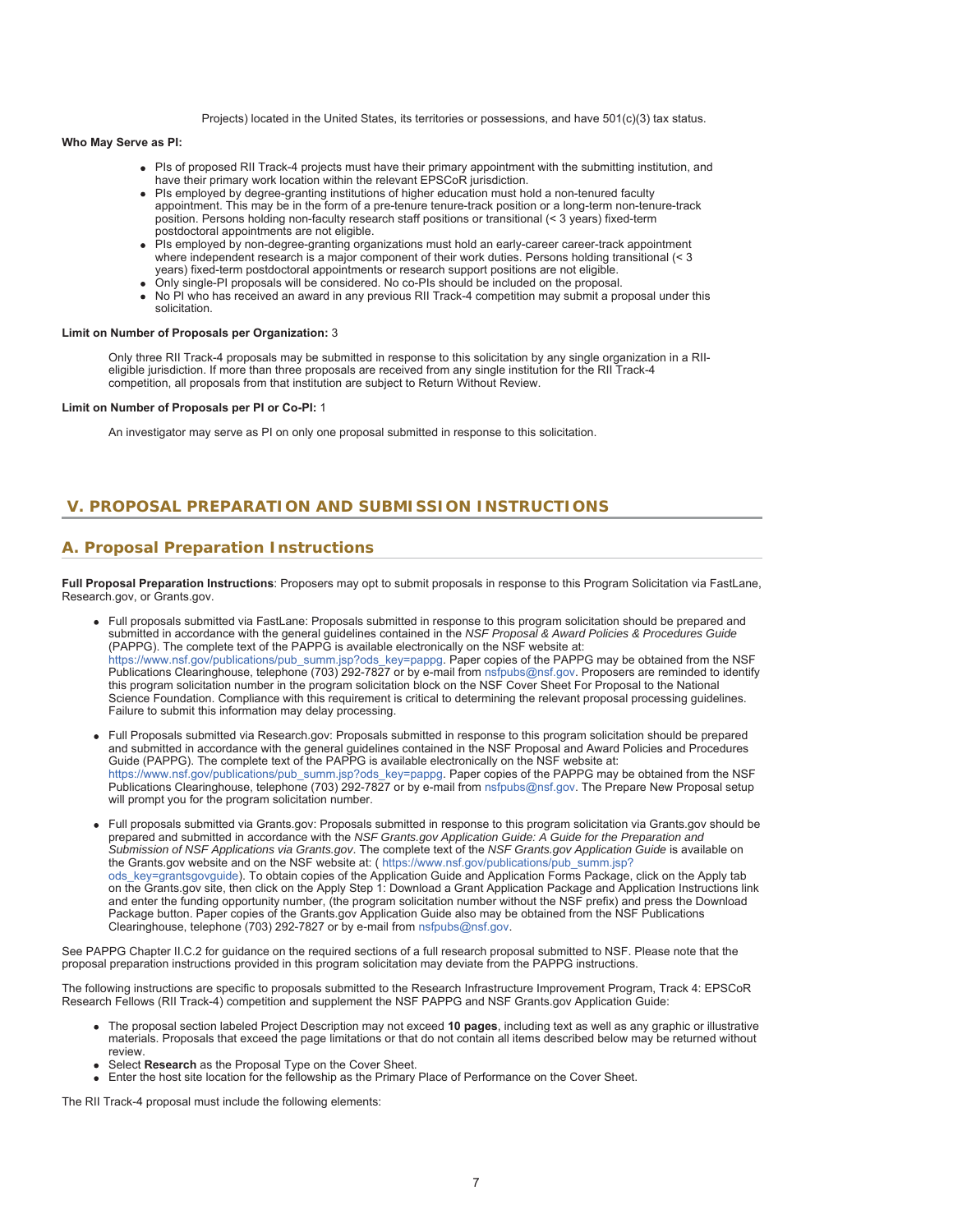- 1. **NSF Cover Sheet**. The project title must begin with "RII Track-4:" and follow with an informative title in the topic area. As specified above, the Proposal Type should be marked as Research, and the Primary Place of Performance should list the host institution for the fellowship visit. Note that approvals for studies involving human subjects or vertebrate animals are not required at proposal submission. However, if human subjects or vertebrate animals are expected to be involved in the proposed research, the appropriate box must be marked on the Cover Sheet, and the PI should enter "Pending" in the space provided for the approval date. These approvals must be in place before any award can be made.
- 2. **Project Summary (1 page maximum).** Provide an overview that briefly describes: the vision and goals of the fellowship project; the role of the host site and its personnel in achieving the project's vision and goals; a summary of the objectives and methods to be employed; the expected outcomes and impacts of the proposed activities; and plans for sustaining the project's impacts beyond the award period. In separate statements provide a succinct summary of the intellectual merit and broader impacts of the project. Proposals that do not contain the Project Summary, including an overview and separate statements on intellectual merit and broader impacts, *will not be accepted by FastLane or will be returned without review*.

The Project Summary must identify the proposed host site and primary research collaborator(s). At the bottom of the Project Summary, PIs should also indicate the NSF Directorate, Division, and Program that most closely aligns with the proposal's research focus.

3. **Table of Contents**. The Table of Contents is automatically generated and cannot be edited.

4. **Project Description (10 pages maximum).** The project description is the centerpiece of the RII Track-4 proposal. This section should present the activities for the proposed fellowship in a clear, detailed, compelling way and describe how the activities will lead to long-lasting impacts to the PI's research career trajectory. In addition to the requirements contained in PAPPG Chapter II C.2.d, the project description must articulate the motivation and context for the proposed fellowship project using language understandable to a scientific audience with broad disciplinary expertise. The goals and objectives for the fellowship project should be clearly stated, and the research plan for achieving the goals and objectives should be presented in sufficient detail to allow reviewers to judge the proposal fairly. The project description should specify the expected outcomes from the fellowship, and should include a timeline for meeting the project goals and objectives. It is crucial that the project description explain clearly how the PI will specifically benefit from the unique opportunities provided by the RII Track-4 fellowship. It should also detail both the role of the host site in achieving the research goals and objectives and how the benefits to the PI's research career will be sustained beyond the award period.

The project description must include separate sections describing the fellowship project's expected Intellectual Merit and Broader Impacts. The section labeled Intellectual Merit should describe the project's research-focused activities and how these activities will enhance the PI's individual research capacity beyond the duration of the fellowship period. At minimum, the section labeled Broader Impacts should articulate the benefits to the PI's home institution and/or jurisdiction that are expected to derive from the fellowship project. Additional benefits that fall under NSF's Broader Impacts merit review criteria should also be discussed in this section.

Proposals must also include a section detailing the Results from Prior NSF Support; for PIs with no prior NSF support, a simple statement to that effect is sufficient.

- 5. **References Cited**. References cited in the project description should be listed in this section. See PAPPG Chapter II.C.2.e. While there is no established page limitation for the references, this section must include bibliographic citations only and must not be used to provide parenthetical information beyond the page limits of the Project Description.
- 6. **Biographical Sketch**. Include a biographical sketch for the PI according to standard NSF grant proposal guidelines. No other biographical sketches should be included with the proposal.
- 7. **Budget Pages and Budget Justification**. The budget should be consistent with and appropriate to the scope of the fellowship activities presented in the Project Description. Prepare budget pages for each year of support and a budget justification (not to exceed five pages). Because the fellowship-related travel (transportation and living expenses) represents a major component of the RII Track-4 budget, PIs should provide sufficient detailed documentation to justify the requested expenses.
- 8. **Current and Pending Support**. List the current and pending support for the PI. Include this proposal at the top of the list of current and pending support. See PAPPG Chapter II.C.2.h.
- 9. **Facilities, Equipment, and Other Resources**. The PI should provide a description of the relevant facilities, equipment, and other resources. **Only** the PI's resources should be described, with emphasis on those resources needed for the project's work and especially any equipment that will be transported for use at the host site. Any facilities, equipment, and other resources that belong to the host site and are needed for the project should be described in the project description and not in this section. See PAPPG Chapter II.C.2.i.
- 10. **Supplementary Documentation (in addition to those required by the PAPPG)**
	- At least one Letter of Support must be included from individuals in **each** of the following three categories. Proposals that do not include all required letters may be Returned Without Review. Where appropriate, more than one letter may be submitted for any or all of the categories.
		- From the appropriate supervisory administrator at the PI's home institution. Typically, this will be the PI's Department Chair or Dean. The purpose of this letter is to confirm the administrator's support of the PI's plans and particularly to verify that the PI will receive whatever release time is needed from other professional duties to complete the fellowship project as proposed. This letter should also confirm the PI's employment status at the home institution as it pertains to eligibility for the RII Track-4 competition;
		- From the identified primary research collaborator(s) at the host site. This letter should confirm the collaborator's understanding of the goals of the EPSCoR fellowship and provide sufficient evidence to demonstrate that the PI will receive the support necessary to complete the proposed activities; and
		- From the appropriate administrative managers at the host institution. The purpose of this letter is to confirm that all necessary logistical arrangements (site access, office space, cyber connectivity) will be made for the PI's potential visit(s) to ensure that the project may proceed as proposed. In the rare cases where the PI believes that the primary research collaborator at the host site is also the appropriate administrative manager, the PI should contact the cognizant NSF Program Officer for guidance.
	- Additional Letters of Support from other parties may be submitted only if they are needed to verify specific tangible commitments related to activities described in the proposal. PIs will be required to remove letters that do not meet this standard.
	- A Postdoctoral Mentoring Plan is required if support is requested for a postdoctoral researcher's participation in the project.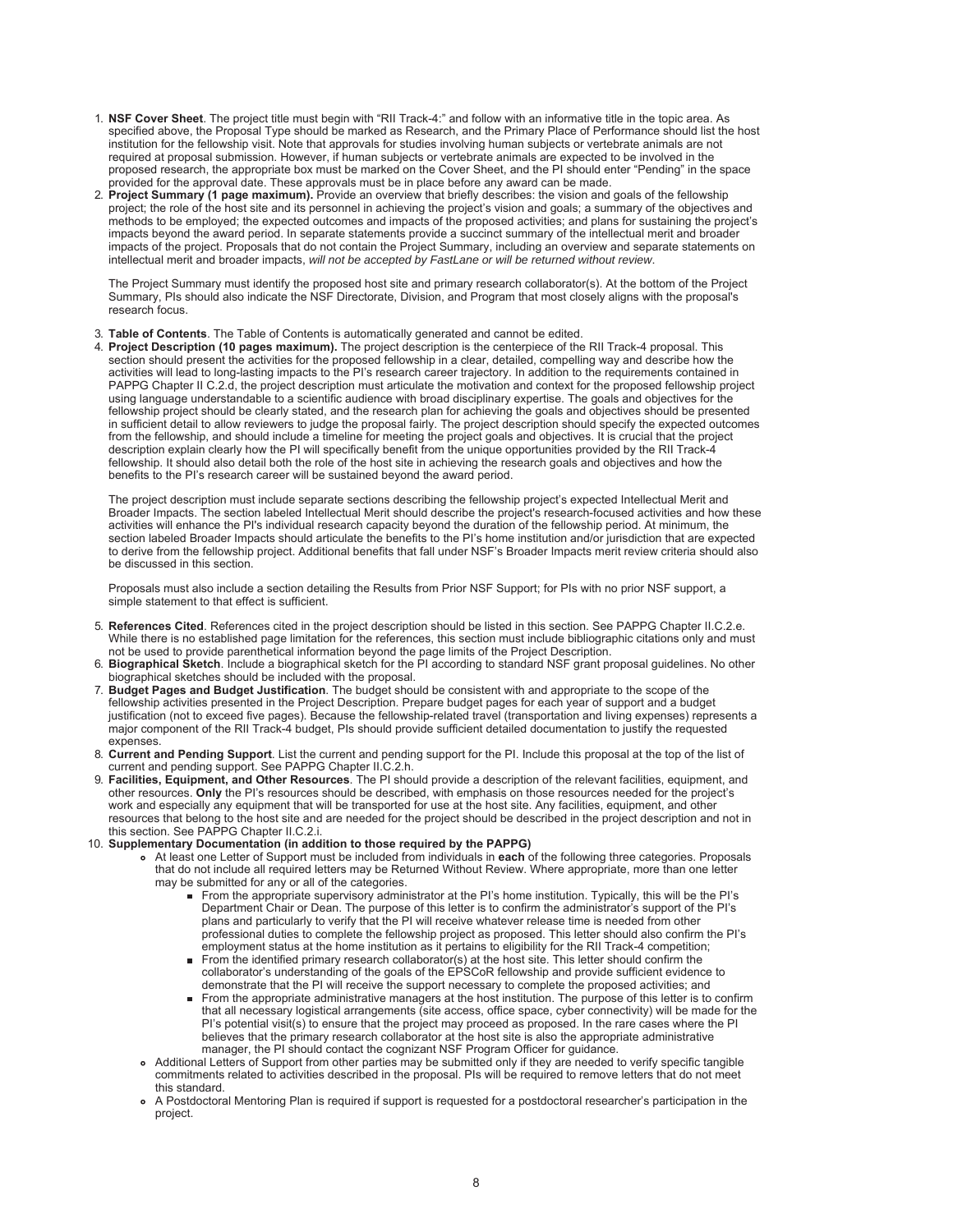A Data Management Plan is also required as is the case for all NSF proposals.

11. **Single-Copy Documents.** As required by the PAPPG, the PI must include a single-copy document detailing their collaborations and other affiliations.

# **B. Budgetary Information**

### **Cost Sharing:**

Inclusion of voluntary committed cost sharing is prohibited.

### **Other Budgetary Limitations:**

- Funding requests should have a total duration of 24 months. Total funds requested may not exceed \$300,000. Due to the other budgetary limitations detailed below, it is expected that in most cases the actual requested budgets will be substantially less than the overall \$300,000 limit.
- Budgets may include up to six months of salary and fringe benefit support for the PI. Support may be for academic, calendar, or summer months. Up to six months of salary and fringe benefit support (including tuition at the home institution, if appropriate) is also allowed for one additional trainee-level participant. The six-month limit on salary and fringe benefit requests for each participant is total , not per year. In all cases the requested support is expected to closely align with the duration of the fellowship visit(s) to the host institution. NSF's Senior Personnel Salaries and Wages Policy (PAPPG Chapter II.C.2.g.i(a)) does not apply to proposals submitted under this solicitation. However, the policy may be applied to PIs' future NSF proposal submissions if they are awarded an EPSCoR Research Fellowship.
- Up to \$75,000 total in travel expenses are allowed, to cover both the PI and one additional trainee-level researcher. The requested travel budget must conform to these additional requirements:
	- Up to \$20,000 may be requested solely for transportation between the PI's home institution and the host site. This includes any local transportation expenses during the fellowship visit (e.g., rental vehicles). Multiple trips between the home institution and host site are allowed. Detailed justification for the requested transportation costs must be provided.
	- Up to \$50,000 may be requested for living expenses for the PI and one additional trainee-level researcher during time spent at the host site. Under no circumstances may the living expense charges (Lodging, Meals, and Incidental Expenses) exceed the *per diem* rates set by the United States General Services Administration (GSA) for the host site location. In many cases it is anticipated that the PI will be able to identify accommodations at a cost below the GSA *per diem* rates during the extended fellowship visits. In all cases the PI must provide a detailed justification for the requested living expense budget.
	- Up to \$5,000 may be requested for other travel related to the fellowship project.
- Up to \$10,000 total in additional direct costs are allowed. These funds may be used for shipping equipment, purchasing supplies, laboratory or computational facility fees, publication charges, or other similar costs directly related to the research activities at the host site.
- Collaborators at the host institutions are not eligible to receive salary or fringe benefit support under this award. Host institutions may receive payment for accommodations provided to the PI or trainee-level participant during the fellowship visit; these expenses may include lodging, meals, and incidental expenses. Host institutions may also receive payment for services directly related to research activities during the fellowship visit; such costs must be consistent with established fee structures at the host institution and are subject to the award's overall \$10,000 limit for additional direct costs. Under no circumstances may there be a subaward to the host institution.

Proposals that fail to comply with any of these budgetary limitations will be Returned Without Review if, in NSF's judgement, the budget cannot be corrected without substantially modifying the proposed scope of work.

# **C. Due Dates**

- **Full Proposal Deadline(s)** (due by 5 p.m. submitter's local time):
	- March 13, 2018

Second Tuesday in March, Annually Thereafter

March 12, 2019

Second Tuesday in March, Annually Thereafter

### **D. FastLane/Research.gov/Grants.gov Requirements**

### **For Proposals Submitted Via FastLane or Research.gov:**

To prepare and submit a proposal via FastLane, see detailed technical instructions available at: https://www.fastlane.nsf.gov/a1/newstan.htm. To prepare and submit a proposal via Research.gov, see detailed technical instructions available at: https://www.research.gov/research-portal/appmanager/base/desktop? nfpb=true&\_pageLabel=research\_node\_display&\_nodePath=/researchGov/Service/Desktop/ProposalPreparationan dSubmission.html. For FastLane or Research.gov user support, call the FastLane and Research.gov Help Desk at 1- 800-673-6188 or e-mail fastlane@nsf.gov or rgov@nsf.gov. The FastLane and Research.gov Help Desk answers general technical questions related to the use of the FastLane and Research.gov systems. Specific questions related to this program solicitation should be referred to the NSF program staff contact(s) listed in Section VIII of this funding opportunity.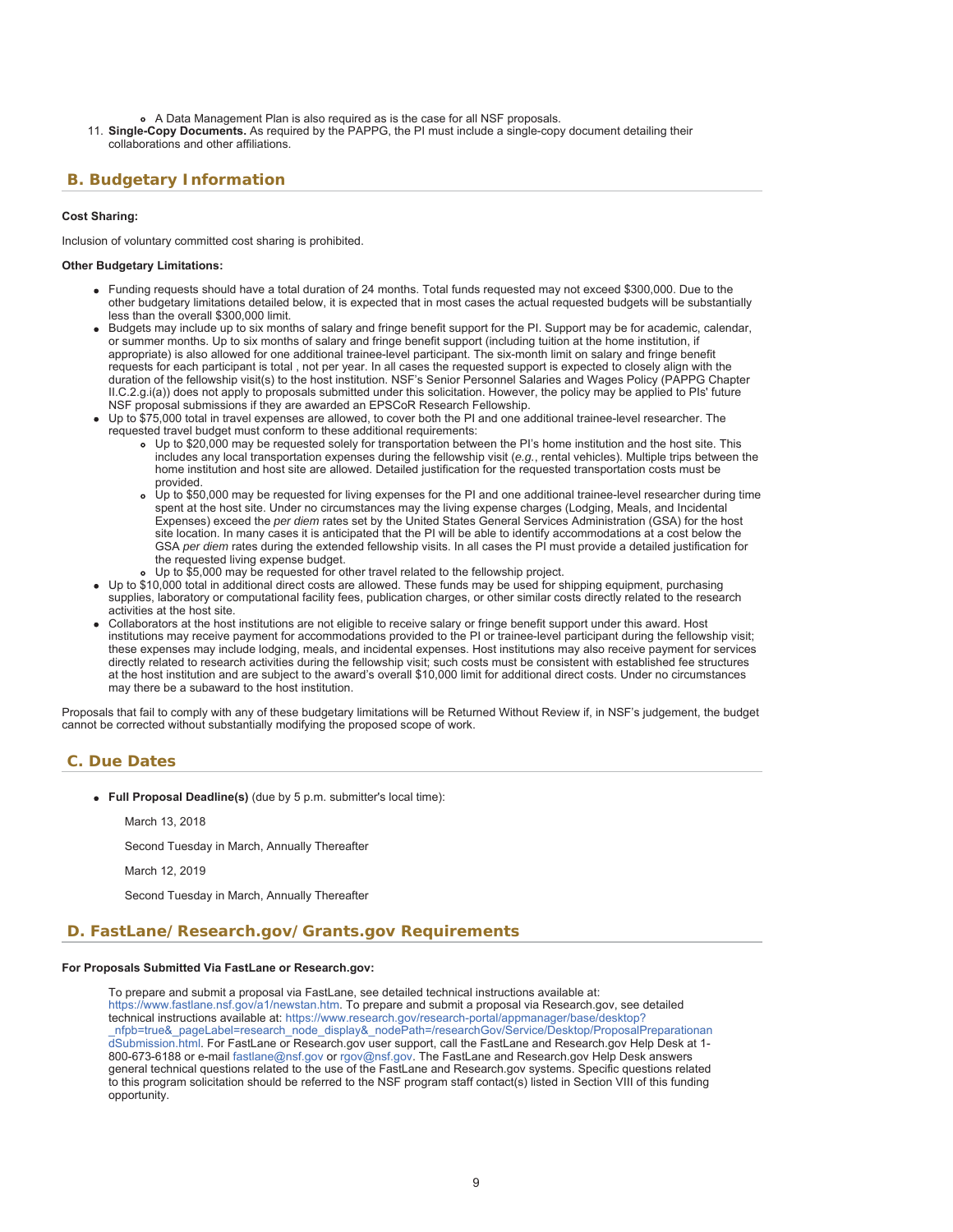### **For Proposals Submitted Via Grants.gov:**

Before using Grants.gov for the first time, each organization must register to create an institutional profile. Once registered, the applicant's organization can then apply for any federal grant on the Grants.gov website. Comprehensive information about using Grants.gov is available on the Grants.gov Applicant Resources webpage: http://www.grants.gov/web/grants/applicants.html. In addition, the NSF Grants.gov Application Guide (see link in Section V.A) provides instructions regarding the technical preparation of proposals via Grants.gov. For Grants.gov user support, contact the Grants.gov Contact Center at 1-800-518-4726 or by email: support@grants.gov. The Grants.gov Contact Center answers general technical questions related to the use of Grants.gov. Specific questions related to this program solicitation should be referred to the NSF program staff contact(s) listed in Section VIII of this solicitation.

*Submitting the Proposal:* Once all documents have been completed, the Authorized Organizational Representative (AOR) must submit the application to Grants.gov and verify the desired funding opportunity and agency to which the application is submitted. The AOR must then sign and submit the application to Grants.gov. The completed application will be transferred to the NSF FastLane system for further processing.

Proposers that submitted via FastLane or Research.gov may use Research.gov to verify the status of their submission to NSF. For proposers that submitted via Grants.gov, until an application has been received and validated by NSF, the Authorized Organizational Representative may check the status of an application on Grants.gov. After proposers have received an e-mail notification from NSF, Research.gov should be used to check the status of an application.

# **VI. NSF PROPOSAL PROCESSING AND REVIEW PROCEDURES**

Proposals received by NSF are assigned to the appropriate NSF program for acknowledgement and, if they meet NSF requirements, for review. All proposals are carefully reviewed by a scientist, engineer, or educator serving as an NSF Program Officer, and usually by three to ten other persons outside NSF either as *ad hoc* reviewers, panelists, or both, who are experts in the particular fields represented by the proposal. These reviewers are selected by Program Officers charged with oversight of the review process. Proposers are invited to suggest names of persons they believe are especially well qualified to review the proposal and/or persons they would prefer not review the proposal. These suggestions may serve as one source in the reviewer selection process at the Program Officer's discretion. Submission of such names, however, is optional. Care is taken to ensure that reviewers have no conflicts of interest with the proposal. In addition, Program Officers may obtain comments from site visits before recommending final action on proposals. Senior NSF staff further review recommendations for awards. A flowchart that depicts the entire NSF proposal and award process (and associated timeline) is included in PAPPG Exhibit III-1.

A comprehensive description of the Foundation's merit review process is available on the NSF website at: https://www.nsf.gov/bfa/dias/policy/merit\_review/.

Proposers should also be aware of core strategies that are essential to the fulfillment of NSF's mission, as articulated in *Building the Future: Investing in Discovery and Innovation - NSF Strategic Plan for Fiscal Years (FY) 2018 – 2022*. These strategies are integrated in the program planning and implementation process, of which proposal review is one part. NSF's mission is particularly wellimplemented through the integration of research and education and broadening participation in NSF programs, projects, and activities.

One of the strategic objectives in support of NSF's mission is to foster integration of research and education through the programs, projects, and activities it supports at academic and research institutions. These institutions must recruit, train, and prepare a diverse STEM workforce to advance the frontiers of science and participate in the U.S. technology-based economy. NSF's contribution to the national innovation ecosystem is to provide cutting-edge research under the guidance of the Nation's most creative scientists and engineers. NSF also supports development of a strong science, technology, engineering, and mathematics (STEM) workforce by investing in building the knowledge that informs improvements in STEM teaching and learning.

NSF's mission calls for the broadening of opportunities and expanding participation of groups, institutions, and geographic regions that are underrepresented in STEM disciplines, which is essential to the health and vitality of science and engineering. NSF is committed to this principle of diversity and deems it central to the programs, projects, and activities it considers and supports.

# **A. Merit Review Principles and Criteria**

The National Science Foundation strives to invest in a robust and diverse portfolio of projects that creates new knowledge and enables breakthroughs in understanding across all areas of science and engineering research and education. To identify which projects to support, NSF relies on a merit review process that incorporates consideration of both the technical aspects of a proposed project and its potential to contribute more broadly to advancing NSF's mission "to promote the progress of science; to advance the national health, prosperity, and welfare; to secure the national defense; and for other purposes." NSF makes every effort to conduct a fair, competitive, transparent merit review process for the selection of projects.

### **1. Merit Review Principles**

These principles are to be given due diligence by PIs and organizations when preparing proposals and managing projects, by reviewers when reading and evaluating proposals, and by NSF program staff when determining whether or not to recommend proposals for funding and while overseeing awards. Given that NSF is the primary federal agency charged with nurturing and supporting excellence in basic research and education, the following three principles apply:

All NSF projects should be of the highest quality and have the potential to advance, if not transform, the frontiers of knowledge.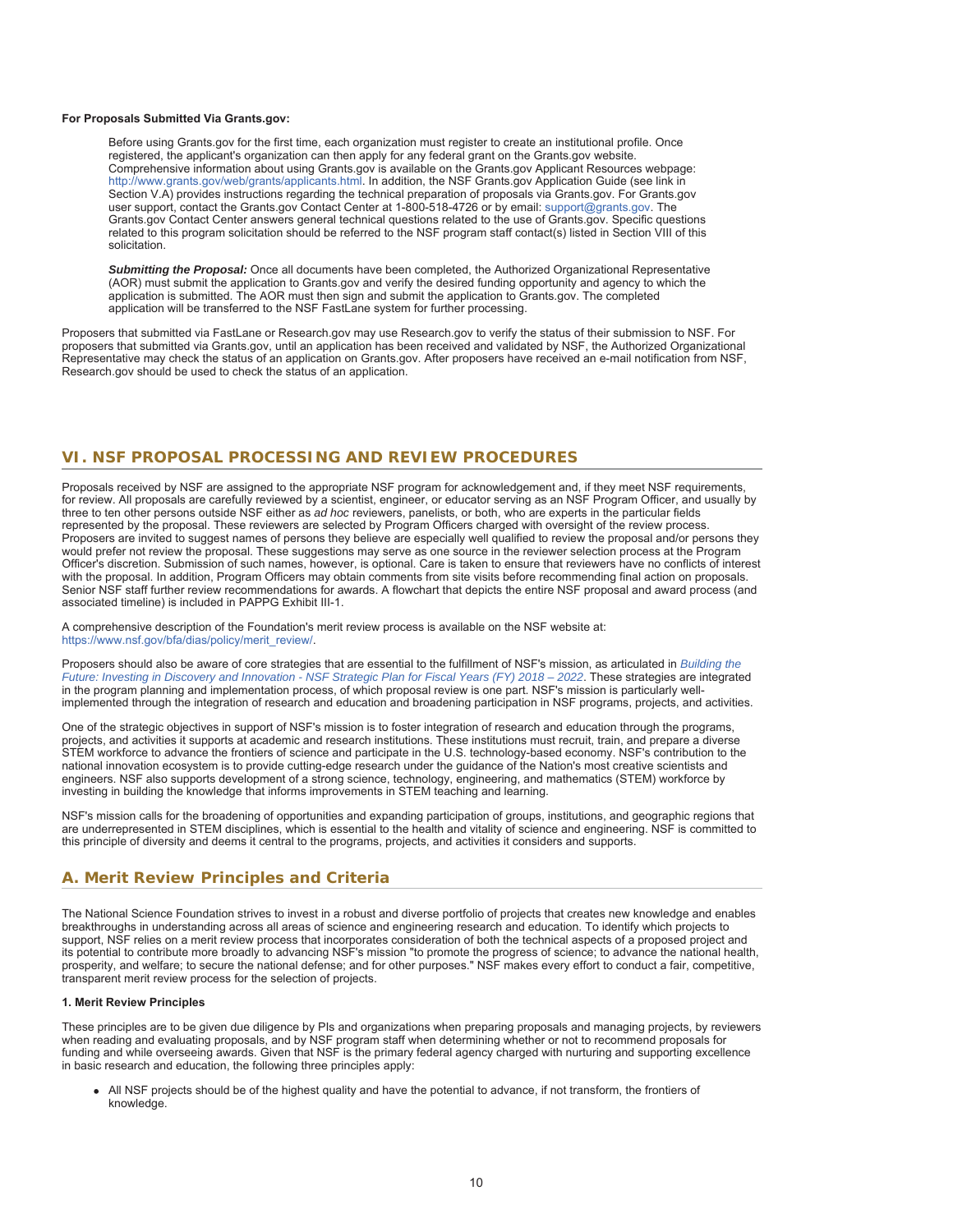NSF projects, in the aggregate, should contribute more broadly to achieving societal goals. These "Broader Impacts" may be accomplished through the research itself, through activities that are directly related to specific research projects, or through activities that are supported by, but are complementary to, the project. The project activities may be based on previously established and/or innovative methods and approaches, but in either case must be well justified.

Meaningful assessment and evaluation of NSF funded projects should be based on appropriate metrics, keeping in mind the likely correlation between the effect of broader impacts and the resources provided to implement projects. If the size of the activity is limited, evaluation of that activity in isolation is not likely to be meaningful. Thus, assessing the effectiveness of these activities may best be done at a higher, more aggregated, level than the individual project.

With respect to the third principle, even if assessment of Broader Impacts outcomes for particular projects is done at an aggregated level, PIs are expected to be accountable for carrying out the activities described in the funded project. Thus, individual projects should include clearly stated goals, specific descriptions of the activities that the PI intends to do, and a plan in place to document the outputs of those activities.

These three merit review principles provide the basis for the merit review criteria, as well as a context within which the users of the criteria can better understand their intent.

### **2. Merit Review Criteria**

All NSF proposals are evaluated through use of the two National Science Board approved merit review criteria. In some instances, however, NSF will employ additional criteria as required to highlight the specific objectives of certain programs and activities.

The two merit review criteria are listed below. **Both** criteria are to be given **full consideration** during the review and decision-making processes; each criterion is necessary but neither, by itself, is sufficient. Therefore, proposers must fully address both criteria. (PAPPG Chapter II.C.2.d(i). contains additional information for use by proposers in development of the Project Description section of the proposal). Reviewers are strongly encouraged to review the criteria, including PAPPG Chapter II.C.2.d(i), prior to the review of a proposal.

When evaluating NSF proposals, reviewers will be asked to consider what the proposers want to do, why they want to do it, how they plan to do it, how they will know if they succeed, and what benefits could accrue if the project is successful. These issues apply both to the technical aspects of the proposal and the way in which the project may make broader contributions. To that end, reviewers will be asked to evaluate all proposals against two criteria:

- **Intellectual Merit:** The Intellectual Merit criterion encompasses the potential to advance knowledge; and
- **Broader Impacts:** The Broader Impacts criterion encompasses the potential to benefit society and contribute to the achievement of specific, desired societal outcomes.

The following elements should be considered in the review for both criteria:

- 1. What is the potential for the proposed activity to
	- a. Advance knowledge and understanding within its own field or across different fields (Intellectual Merit); and b. Benefit society or advance desired societal outcomes (Broader Impacts)?
- 2. To what extent do the proposed activities suggest and explore creative, original, or potentially transformative concepts?
- 3. Is the plan for carrying out the proposed activities well-reasoned, well-organized, and based on a sound rationale? Does the plan incorporate a mechanism to assess success?
- 4. How well qualified is the individual, team, or organization to conduct the proposed activities?
- 5. Are there adequate resources available to the PI (either at the home organization or through collaborations) to carry out the proposed activities?

Broader impacts may be accomplished through the research itself, through the activities that are directly related to specific research projects, or through activities that are supported by, but are complementary to, the project. NSF values the advancement of scientific knowledge and activities that contribute to achievement of societally relevant outcomes. Such outcomes include, but are not limited to: full participation of women, persons with disabilities, and underrepresented minorities in science, technology, engineering, and mathematics (STEM); improved STEM education and educator development at any level; increased public scientific literacy and public engagement with science and technology; improved well-being of individuals in society; development of a diverse, globally competitive STEM workforce; increased partnerships between academia, industry, and others; improved national security; increased economic competitiveness of the United States; and enhanced infrastructure for research and education.

Proposers are reminded that reviewers will also be asked to review the Data Management Plan and the Postdoctoral Researcher Mentoring Plan, as appropriate.

### **Additional Solicitation Specific Review Criteria**

Reviewers for the RII Track-4 competition will also be asked to review each proposal with respect to these specific questions as they relate to intellectual merit and broader impacts:

- What evidence is presented to demonstrate that the proposed research outcomes can be achieved within the constraints of the fellowship period, with the work being performed primarily at the host site?
- How will the fellowship have a positive impact on the trajectory of the PI's research career both during the period of the award and beyond?
- How will the fellowship yield tangible benefits to the home institution and/or jurisdiction beyond the individual benefits to the PI?
- What evidence is there that the home institution and the host site are each committing the necessary resources, both scientific and administrative, to lend confidence that the fellowship project will be successful in achieving its intended outcomes?

# **B. Review and Selection Process**

Proposals submitted in response to this program solicitation will be reviewed by Ad hoc Review and/or Panel Review.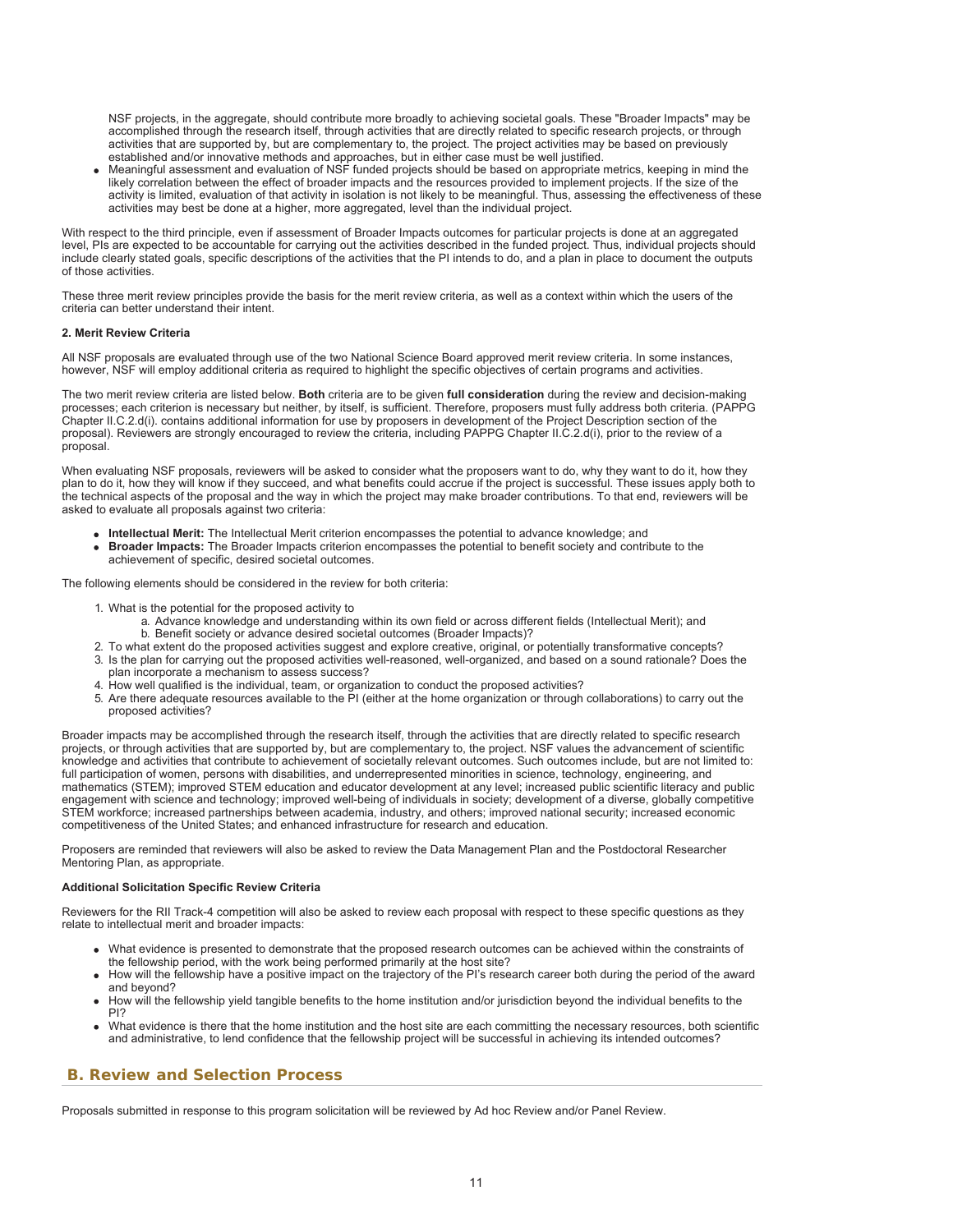Reviewers will be asked to evaluate proposals using two National Science Board approved merit review criteria and, if applicable, additional program specific criteria. A summary rating and accompanying narrative will generally be completed and submitted by each reviewer and/or panel. The Program Officer assigned to manage the proposal's review will consider the advice of reviewers and will formulate a recommendation.

After scientific, technical and programmatic review and consideration of appropriate factors, the NSF Program Officer recommends to the cognizant Division Director whether the proposal should be declined or recommended for award. NSF strives to be able to tell applicants whether their proposals have been declined or recommended for funding within six months. Large or particularly complex proposals or proposals from new awardees may require additional review and processing time. The time interval begins on the deadline or target date, or receipt date, whichever is later. The interval ends when the Division Director acts upon the Program Officer's recommendation.

After programmatic approval has been obtained, the proposals recommended for funding will be forwarded to the Division of Grants and Agreements for review of business, financial, and policy implications. After an administrative review has occurred, Grants and Agreements Officers perform the processing and issuance of a grant or other agreement. Proposers are cautioned that only a Grants and Agreements Officer may make commitments, obligations or awards on behalf of NSF or authorize the expenditure of funds. No commitment on the part of NSF should be inferred from technical or budgetary discussions with a NSF Program Officer. A Principal Investigator or organization that makes financial or personnel commitments in the absence of a grant or cooperative agreement signed by the NSF Grants and Agreements Officer does so at their own risk.

Once an award or declination decision has been made, Principal Investigators are provided feedback about their proposals. In all cases, reviews are treated as confidential documents. Verbatim copies of reviews, excluding the names of the reviewers or any reviewer-identifying information, are sent to the Principal Investigator/Project Director by the Program Officer. In addition, the proposer will receive an explanation of the decision to award or decline funding.

# **VII. AWARD ADMINISTRATION INFORMATION**

# **A. Notification of the Award**

Notification of the award is made to *the submitting organization* by a Grants Officer in the Division of Grants and Agreements. Organizations whose proposals are declined will be advised as promptly as possible by the cognizant NSF Program administering the program. Verbatim copies of reviews, not including the identity of the reviewer, will be provided automatically to the Principal Investigator. (See Section VI.B. for additional information on the review process.)

# **B. Award Conditions**

An NSF award consists of: (1) the award notice, which includes any special provisions applicable to the award and any numbered amendments thereto; (2) the budget, which indicates the amounts, by categories of expense, on which NSF has based its support (or otherwise communicates any specific approvals or disapprovals of proposed expenditures); (3) the proposal referenced in the award notice; (4) the applicable award conditions, such as Grant General Conditions (GC-1)\*; or Research Terms and Conditions\* and (5) any announcement or other NSF issuance that may be incorporated by reference in the award notice. Cooperative agreements also are administered in accordance with NSF Cooperative Agreement Financial and Administrative Terms and Conditions (CA-FATC) and the applicable Programmatic Terms and Conditions. NSF awards are electronically signed by an NSF Grants and Agreements Officer and transmitted electronically to the organization via e-mail.

\*These documents may be accessed electronically on NSF's Website at https://www.nsf.gov/awards/managing/award\_conditions.jsp? org=NSF. Paper copies may be obtained from the NSF Publications Clearinghouse, telephone (703) 292-7827 or by e-mail from nsfpubs@nsf.gov.

More comprehensive information on NSF Award Conditions and other important information on the administration of NSF awards is contained in the NSF *Proposal & Award Policies & Procedures Guide* (PAPPG) Chapter VII, available electronically on the NSF Website at https://www.nsf.gov/publications/pub\_summ.jsp?ods\_key=pappg.

# **C. Reporting Requirements**

For all multi-year grants (including both standard and continuing grants), the Principal Investigator must submit an annual project report to the cognizant Program Officer no later than 90 days prior to the end of the current budget period. (Some programs or awards require submission of more frequent project reports). No later than 120 days following expiration of a grant, the PI also is required to submit a final project report, and a project outcomes report for the general public.

Failure to provide the required annual or final project reports, or the project outcomes report, will delay NSF review and processing of any future funding increments as well as any pending proposals for all identified PIs and co-PIs on a given award. PIs should examine the formats of the required reports in advance to assure availability of required data.

PIs are required to use NSF's electronic project-reporting system, available through Research.gov, for preparation and submission of annual and final project reports. Such reports provide information on accomplishments, project participants (individual and organizational), publications, and other specific products and impacts of the project. Submission of the report via Research.gov constitutes certification by the PI that the contents of the report are accurate and complete. The project outcomes report also must be prepared and submitted using Research.gov. This report serves as a brief summary, prepared specifically for the public, of the nature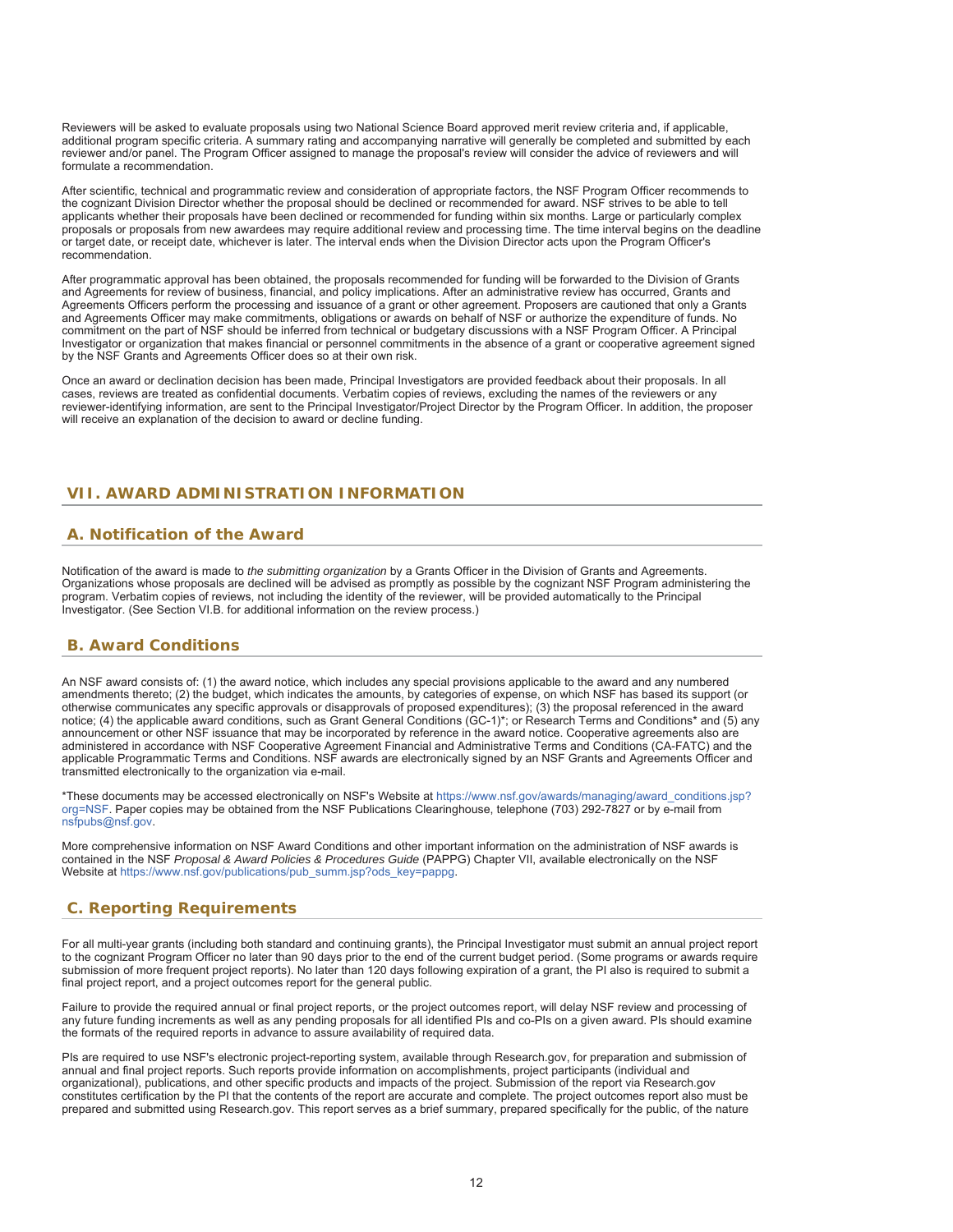and outcomes of the project. This report will be posted on the NSF website exactly as it is submitted by the PI.

More comprehensive information on NSF Reporting Requirements and other important information on the administration of NSF awards is contained in the *NSF Proposal & Award Policies & Procedures Guide* (PAPPG) Chapter VII, available electronically on the NSF Website at https://www.nsf.gov/publications/pub\_summ.jsp?ods\_key=pappg.

# **VIII. AGENCY CONTACTS**

*Please note that the program contact information is current at the time of publishing. See program website for any updates to the points of contact.*

General inquiries regarding this program should be made to:

- Timothy M. VanReken, telephone: (703) 292-7378, email: tvanreke@nsf.gov
- JD Swanson, telephone: (703) 292-2898, email: jswanson@nsf.gov
- Jeanne Small, telephone: (703) 292-8623, email: jsmall@nsf.gov
- Uma D. Venkateswaran, telephone: (703) 292-7732, email: uvenkate@nsf.gov
- Chinonye Whitley, telephone: (703) 292-8458, email: cwhitley@nsf.gov

For questions related to the use of FastLane or Research.gov, contact:

- FastLane and Research.gov Help Desk: 1-800-673-6188
	- FastLane Help Desk e-mail: fastlane@nsf.gov.

Research.gov Help Desk e-mail: rgov@nsf.gov

For questions relating to Grants.gov contact:

Grants.gov Contact Center: If the Authorized Organizational Representatives (AOR) has not received a confirmation message from Grants.gov within 48 hours of submission of application, please contact via telephone: 1-800-518-4726; e-mail: support@grants.gov.

### **IX. OTHER INFORMATION**

The NSF website provides the most comprehensive source of information on NSF Directorates (including contact information), programs and funding opportunities. Use of this website by potential proposers is strongly encouraged. In addition, "NSF Update" is an information-delivery system designed to keep potential proposers and other interested parties apprised of new NSF funding opportunities and publications, important changes in proposal and award policies and procedures, and upcoming NSF Grants Conferences. Subscribers are informed through e-mail or the user's Web browser each time new publications are issued that match their identified interests. "NSF Update" also is available on NSF's website.

Grants.gov provides an additional electronic capability to search for Federal government-wide grant opportunities. NSF funding opportunities may be accessed via this mechanism. Further information on Grants.gov may be obtained at http://www.grants.gov.

### **ABOUT THE NATIONAL SCIENCE FOUNDATION**

The National Science Foundation (NSF) is an independent Federal agency created by the National Science Foundation Act of 1950, as amended (42 USC 1861-75). The Act states the purpose of the NSF is "to promote the progress of science; [and] to advance the national health, prosperity, and welfare by supporting research and education in all fields of science and engineering."

NSF funds research and education in most fields of science and engineering. It does this through grants and cooperative agreements to more than 2,000 colleges, universities, K-12 school systems, businesses, informal science organizations and other research organizations throughout the US. The Foundation accounts for about one-fourth of Federal support to academic institutions for basic research.

NSF receives approximately 55,000 proposals each year for research, education and training projects, of which approximately 11,000 are funded. In addition, the Foundation receives several thousand applications for graduate and postdoctoral fellowships. The agency operates no laboratories itself but does support National Research Centers, user facilities, certain oceanographic vessels and Arctic and Antarctic research stations. The Foundation also supports cooperative research between universities and industry, US participation in international scientific and engineering efforts, and educational activities at every academic level.

*Facilitation Awards for Scientists and Engineers with Disabilities* (FASED) provide funding for special assistance or equipment to enable